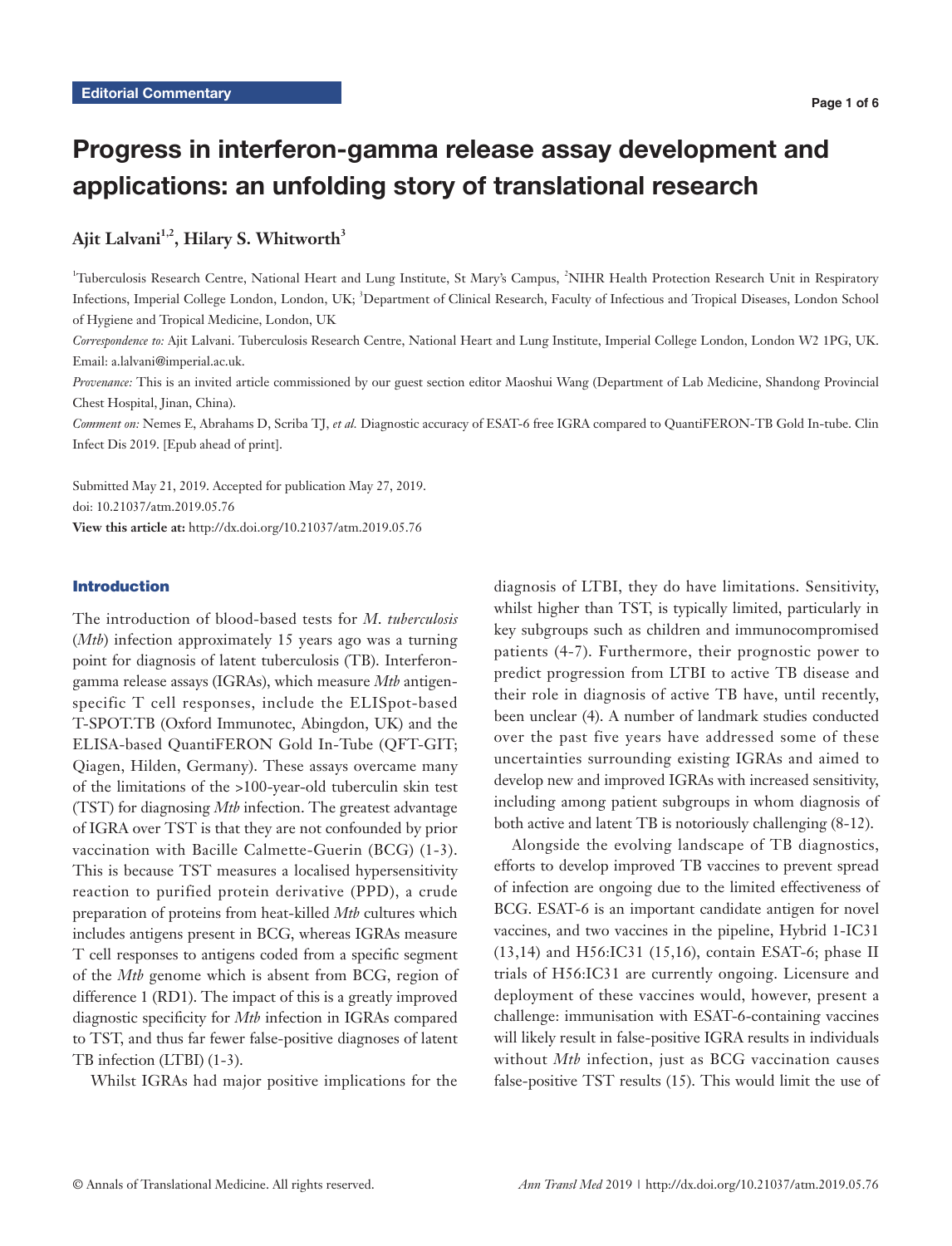#### **Page 2 of 6**

IGRAs, the current standard-of-care for diagnosing *Mtb* infection. Whilst licensure of the these vaccines is at least a few years in the future, ongoing clinical trials, which use prevention of infection as an endpoint (17), already demand a practical solution to this immunological conundrum.

#### A novel ESAT-6 free IGRA

In their recent article published in the *Journal of Clinical Infectious Diseases*, Nemes *et al.* reported a proof-of-concept assessment of a novel ESAT-6-free IGRA utilising the QFTbased methodology (18). The assay was previously designed following an initial screening of candidate *Mtb* antigens and peptides (selected based on immune recognition and specificity properties) among cohorts of uninfected and *Mtb*-infected individuals and TB patients from Greenland and Egypt, allowing creation of an ESAT-6-free antigen cocktail of four selected antigens [CFP-10, EspC (Rv3615c), EspF and Rv2348] (19). In the original study (19), the authors defined a cut-off for the assay among TB patients from Egypt and healthy controls from Denmark, and performed a cross-validation of the assay against the existing QFT assay in TB patients and healthy adults from a high TB burden setting, Tanzania, in which the ESAT-6-free IGRA performed at least as well as the existing test.

The first aim of Nemes *et al.*'s study was to confirm recognition of the antigen cocktail incorporated in the ESAT-6-free IGRA in a high TB burden setting, South Africa (18). This is a logical goal given that the antigens were originally selected using cohorts from low [Denmark; incidence risk 5.1 per 100,000 population (20)] and intermediate [Egypt; incidence risk 13.0 per 100,000 population (20)] TB burden settings. As Ruhwald *et al.* previously validated the novel assay among cohorts from Tanzania (19), Nemes *et al.*'s study builds on this by confirming antigen recognition within a second high TB burden setting. Further, Nemes *et al.* specifically sought to conduct the evaluations in South African adolescents on the basis that they are a target group for trials of new interventions to prevent TB, including new vaccines (18).

*Ex vivo* T cell responses were measured following whole blood stimulation with each antigen individually and combined in a cohort of 60 South African adolescents, 35 of whom tested QFT-positive in parallel. The authors demonstrated a clear and strong correlation between QFT and ESAT-6-free IGRA responses, and it thus follows

that IFN-γ levels measured in ESAT-6-free IGRA were significantly higher in QFT-positive compared to QFTnegative adolescents (18). The authors acknowledge that the ESAT-6-free IGRA response was largely driven by CFP-10 and Rv3615c, and this is evident in their Box and Whisker plot of IFN-γ response magnitudes for each of the individual antigens. IFN-γ responses to both EspF and Rv2348 were mostly small and not significantly different in QFT-positive and negative adolescents. This begs the question of the incremental value, if any, of including these additional antigens in this population. This uncertainty also exists for Ruhwald *et al.*'s earlier study in Tanzanian cohorts, for whom IFN-γ response data were not provided by individual antigen (19). Inclusion of each additional antigen will very likely incrementally reduce the specificity of an assay, and have attendant cost implications. It is therefore important to evaluate and publish how the ESAT-6-free IGRA performs in the absence of EspF and/or Rv2348.

The second stated aim was to define a 'diagnostic algorithm' for the ESAT-6-free IGRA, by which the authors meant defining a cut-off for scoring the assay as positive (18). The authors measured ESAT-6-free IGRA IFN-γ responses among a cohort of South African adults with microbiologically confirmed pulmonary TB and a separate cohort of healthy adults from Denmark with no history of *Mtb* exposure. Receiver operator curve (ROC) analysis was then used to define a cut-off of 0.61 IU/L for ESAT-6-free IGRA for differentiating patients with active TB (and thus *Mtb* infection) versus *Mtb* uninfected individuals with 82% sensitivity and 96% specificity.

ROC analysis in this scenario requires comparison of confirmed *Mtb* infected versus uninfected persons, which can be a challenge given the lack of a gold-standard test for LTBI. Nemes *et al.*'s analysis used largely appropriate cohorts and methodology for defining assay cut-offs. Active TB was used as a proxy for *Mtb* infection on the basis that *Mtb* infection is a pre-requisite for disease; while the 'control' group of Danish adults are at very 'low risk' of *Mtb* infection, they cannot be confirmed as *Mtb*-uninfected as there is currently no rule-out test for LTBI.

With the apparent strategy of the study being to evaluate a novel ESAT-6-free IGRA to effectively replace QFT for individuals immunised with ESAT-6-containing vaccines, the sensitivity and specificity achieved with the selected cut-off were roughly equivalent to QFT, albeit with wide confidence intervals (18). The cut-off for ESAT-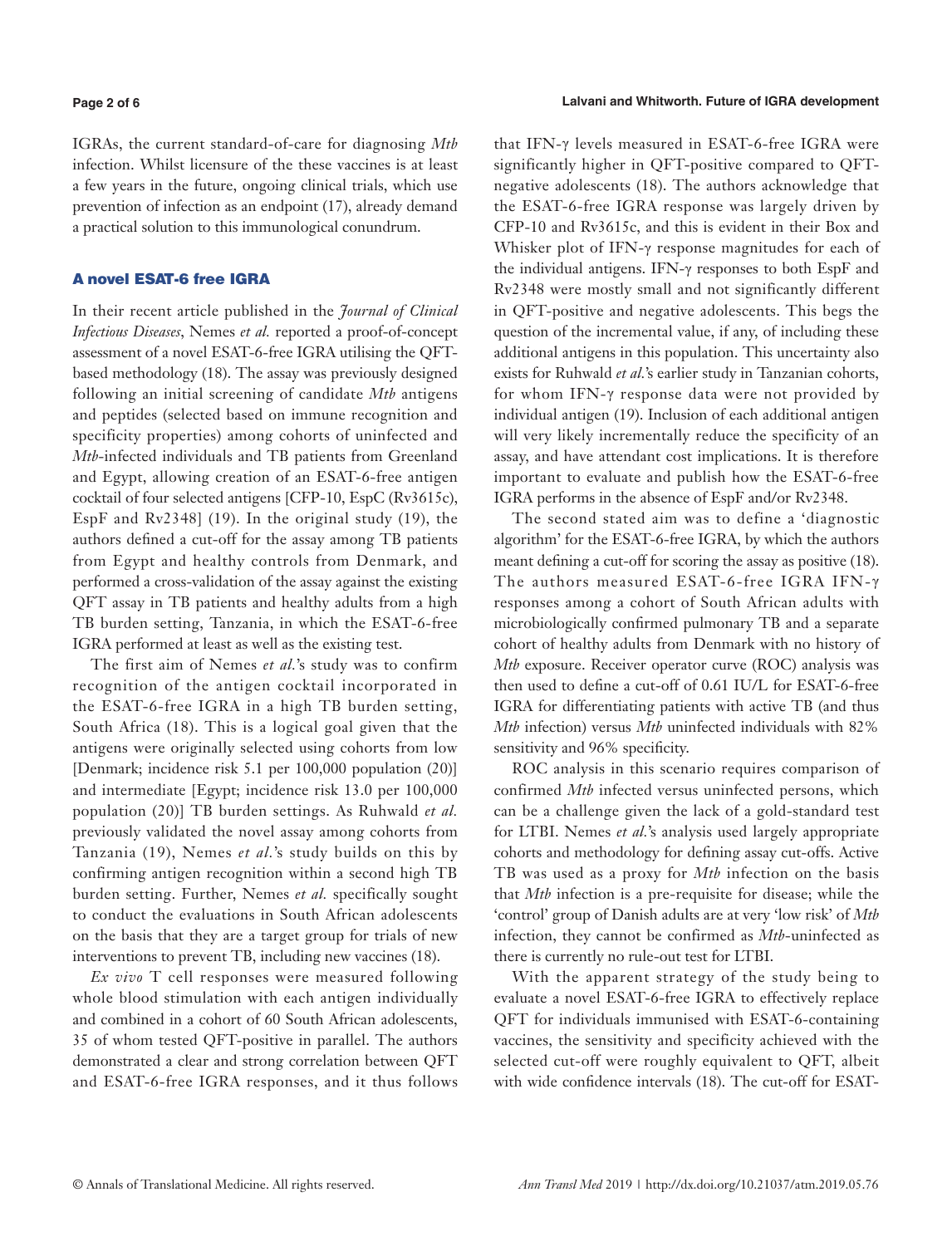6-free IGRA was selected by the authors as the IFN-γ concentration that yielded a specificity no more than five per cent lower than QFT. Notably, however, QFT (with the manufacturer recommended cut-off of 0.35 IU/mL) had 92% sensitivity and 100% specificity for active TB; estimates that are somewhat higher than what the majority of available literature suggests (6,7,9). Whether or not the unusually high sensitivity and specificity of QFT were due to selection bias in these cohorts, they suggest that the cohorts are unrepresentative of other populations, limiting the generalisability of results.

Notably, Ruhwald had previously defined a cut-off for the novel ESAT-6-free IGRA among patients with confirmed TB from Egypt and *Mtb*-unexposed controls from Denmark (19). In that study, a cut-off of between 0.15 and 0.30 IU/mL gave a sensitivity of 89% and specificity of 99–100%. Sensitivity and specificity of QFT (84% and 97%, respectively) were again higher than the wider literature indicates (6,7), but similar to ESAT-6-free IGRA. Among Ruhwald *et al.*'s validation cohort of Tanzanian TB patients, sensitivity of the ESAT-6-free IGRA for active TB was 84%, whilst sensitivity of QFT was 79% (19). It is not clear why Nemes *et al.* aimed to define a new cut-off for the novel assay using the South African cohort and not evaluate the assay using the previously defined cut-off that showed promising diagnostic accuracy in the Tanzanian cohorts (18). So far, neither study has defined where the test would fit into a diagnostic algorithm for clinical evaluation of suspected LTBI.

Nemes *et al.* thirdly aimed to evaluate the diagnostic performance of ESAT-6-free IGRA compared to QFT (18). This component of the study was conducted using a cohort of 200 healthy South African adolescents screened for a trial for prevention of *Mtb* infection. Participants were tested for *Mtb* infection using both QFT and ESAT-6-free IGRA, and ESAT-6-free IGRA responses were compared in QFTpositive and QFT-negative individuals.

Here, rather than comparing the diagnostic performance of ESAT-6-free IGRA with QFT, the authors have benchmarked ESAT-6-free IGRA against QFT as a reference standard. Again, given their goal of replacing QFT with ESAT-6-free IGRA using QFT as a 'gold standard', measuring concordance of the two assays is a valid approach. The correlation between the two assays, as found in the South African cohort used to confirm antigen recognition, was high.

The above series of analyses presented by Nemes *et al.* thus collectively indicate that ESAT-6-free IGRA has high concordance with QFT and, if the findings are confirmed in independent populations, support the notion that ESAT-6 free IGRA could replace QFT in clinical trials of ESAT-6 containing vaccines.

However, given the limitations of currently available IGRAs, there is the opportunity and a clinical need to go beyond a product that is merely equivalent to QFT. Does ESAT-6-free IGRA in fact perform better than QFT? In Nemes *et al.*'s study, 11 QFT-negative patients tested positive in ESAT-6-free IGRA (18). The assumption inherent in the authors' adoption of QFT as reference standard is that these patients are truly *Mtb*-uninfected (because they are QFT-negative) and falsely positive in ESAT-6-free IGRA. However, given our knowledge of the diagnostic performance of QFT  $(6,7)$ , it is perhaps likely that at least a proportion of these patients were in fact *Mtb* infected, and thus falsely negative in QFT and truly positive in ESAT-6-free IGRA. Similarly, of the seven patients testing positive by QFT and negative by ESAT-6-free IGRA, how many were *Mtb*-infected (QFT true-positive and ESAT-6-free IGRA false-negative), and how many were *Mtb*-uninfected (QFT false-positive and ESAT-6-free-IGRA true-negative)? These questions can only be resolved if the study design incorporates a reference standard (e.g., microbiological, clinical or epidemiologic) that is independent of the two assays being evaluated (21,22).

In the final aim of their study, Nemes *et al.* sought to assess the variability of ESAT-6-free IGRA blood collection tubes (18). This was carried out using a cohort of 12 healthy South African adults with no evidence of active TB or HIV infection. Whilst a fairly preliminary assessment due to limited evaluations performed, IFN-γ responses across ESAT-6-free IGRA tube lots correlated strongly. For most validatory evaluations, interpretation of results is limited by their wide confidence intervals resulting from the small numbers of participants. Nonetheless, a degree of tubeassociated variability detected in the study prompted the authors to highlight the need for improvement of the blood collection tubes. It should additionally be considered that the authors used stricter procedures than those recommended by QFT manufacturers, so in a reallife routine setting assay performance may be poorer than reported in the study by Nemes *et al.*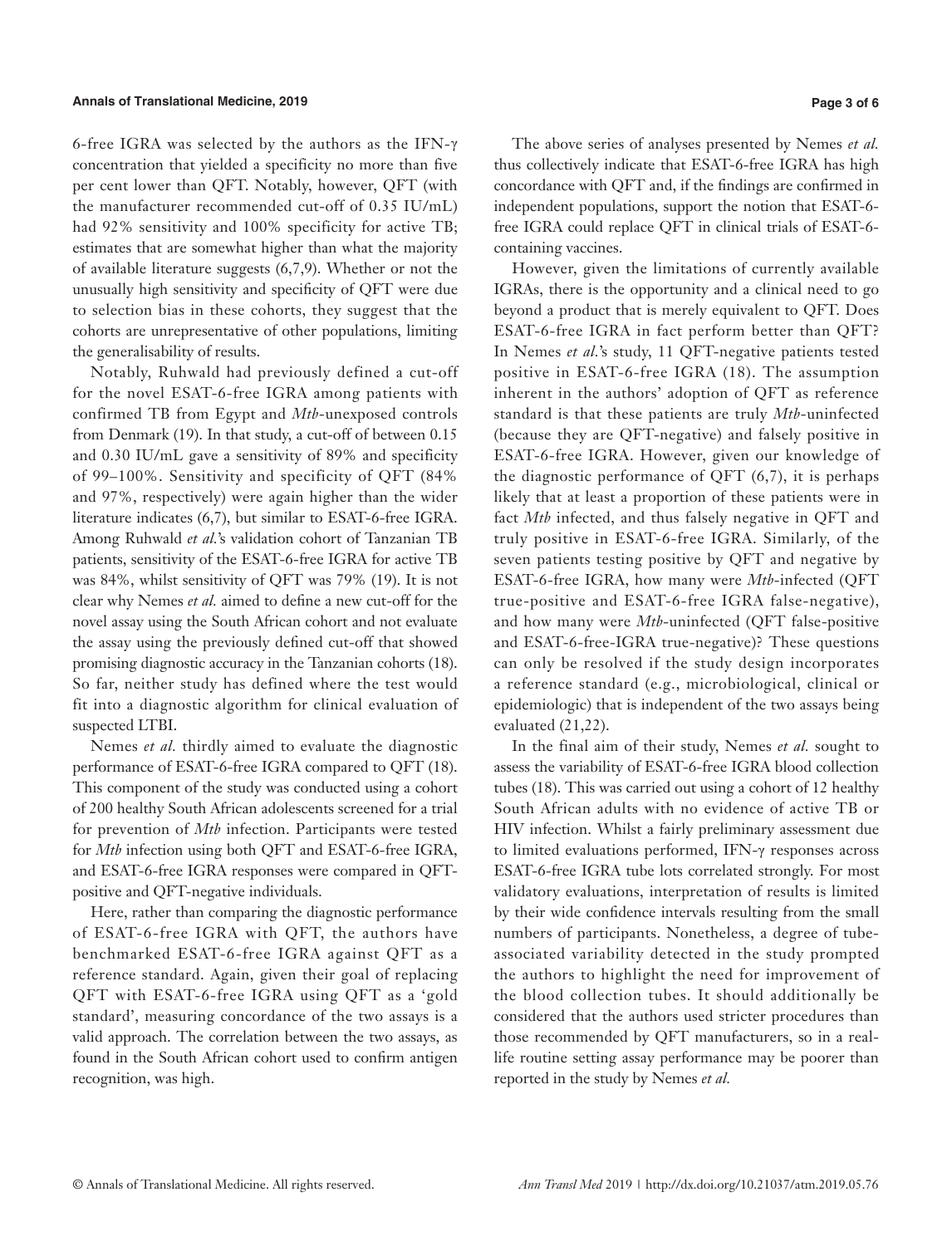#### **Lalvani and Whitworth. Future of IGRA development**

# The future of ESAT-6-free IGRA and IGRA

The omission of ESAT-6 from IGRA without loss of diagnostic sensitivity was made possible by inclusion of the remarkably immunogenic antigen Rv3615c (23). Although Rv3615c is encoded outside the RD1 genomic segment and the gene is therefore present in BCG, the antigen is not secreted by BCG and BCG-vaccination does not induce a detectable T cell response to it. Hence, as well being an exceptionally strong target of T cells in *Mtb*-infected persons, it is also functionally highly *Mtb*-specific (23). This discovery opened the door to development of ESAT-6-free IGRA and second-generation IGRA with improved diagnostic sensitivity without compromising diagnostic specificity (9), as originally predicted when Rv3615c was first characterised (23).

We recently reported a large prospective cohort study conducted in routine clinical practice in the UK which evaluated the role of existing and second-generation IGRAs (containing Rv3615c) in the diagnostic work up of active TB (9). We described a novel second-generation IGRA using the ELISpot platform and incorporating ESAT-6, CFP-10 and Rv3615c with 94% sensitivity for cultureconfirmed TB. Specificity, when comparing patients with active TB to TST-negative controls with no history of *Mtb* exposure, was 91.3%. Diagnostic performance of the second-generation IGRA was significantly better than both QFT and T-SPOT.TB and conferred a sufficiently high negative predictive value to support a rapid rule-out of suspected TB in settings with a low or moderate pre-test probability of TB. Furthermore, we also tested an ELISpotbased ESAT-6-free IGRA incorporating CFP-10, Rv3615c and Rv3879c, which demonstrated equivalent sensitivity and specificity (93.4% and 90.3%, respectively) to the secondgeneration IGRA that included ESAT-6.

Notably, the ELISpot-based assay used the full length of the antigen, whilst Nemes *et al.*'s QFT-based assay used just the carboxy terminal half (aa54-103) (18). Prior epitope mapping of Rv3615c suggested that, whilst the most strongly recognised epitopes are situated within the carboxy terminal, excluding peptides in the first half of the protein sequence could reduce the proportion of *Mtb*infected individuals detected using the assay (23). Indeed, when peptides spanning the full antigen are used, very high sensitivity is conferred (23), providing a clear rationale for our design of the second-generation ELISpot-based IGRA (9).

In an independent Chinese study comparing the diagnostic performance of T-SPOT.TB with and without addition of Rv3615c in patients with suspected TB, sensitivity of the Rv3615c-containing assay for culture-confirmed active TB was 92.2%, similar to the UK study (12). Specificity was lower, as would be expected when evaluating IGRA for diagnosis of active TB in a high-incidence setting owing to a high prevalence of LTBI in patients with illnesses other than TB.

#### **Conclusions**

With existing ESAT-6-containing vaccines rapidly progressing through pre-licensure trial phases (13-16), and the antigen increasingly being recognised as a strong candidate for incorporation into novel vaccines, there is a clear need for an accompanying test for *Mtb* infection that is not confounded by prior immunisation with an ESAT-6-containing vaccine (9,19). Nemes *et al.* have demonstrated that a QFT-based ESAT-6-free IGRA incorporating Rv3615c performs equivalently to the existing QFT, providing a suitable substitute for QFT in ongoing vaccine trials (18). Incorporation of Rv3615c into the ELISpot (T-SPOT.TB) platform provides a secondgeneration IGRA with higher diagnostic sensitivity than any preceding IGRA (*Figure 1*), delivering the first meaningful advance on IGRA since their introduction 15 years ago (24). This new assay, unlike other IGRAs, has clinical utility in the diagnostic evaluation of active TB by facilitating rapid rule-out of suspected TB from the differential diagnosis (9).

In summary, the process of development and deployment of IGRA, the first T cell-based diagnostic test, has led to a recognition of their limitations in clinical practice and renewed translational research to further develop the technology to overcome those limitations (1-3,9). Meanwhile, translational research to develop improved TB vaccines has identified another limitation of IGRA if ESAT-6-based vaccines are rolled out and this, in turn, is now influencing development of ESAT-6-free IGRAs. Applying our knowledge of the cell-mediated immune response to *Mtb* to improve clinical care through better diagnostics and to improve public health through more effective vaccines thus provides a compelling, and still unfolding, story of intersecting strands of translational research.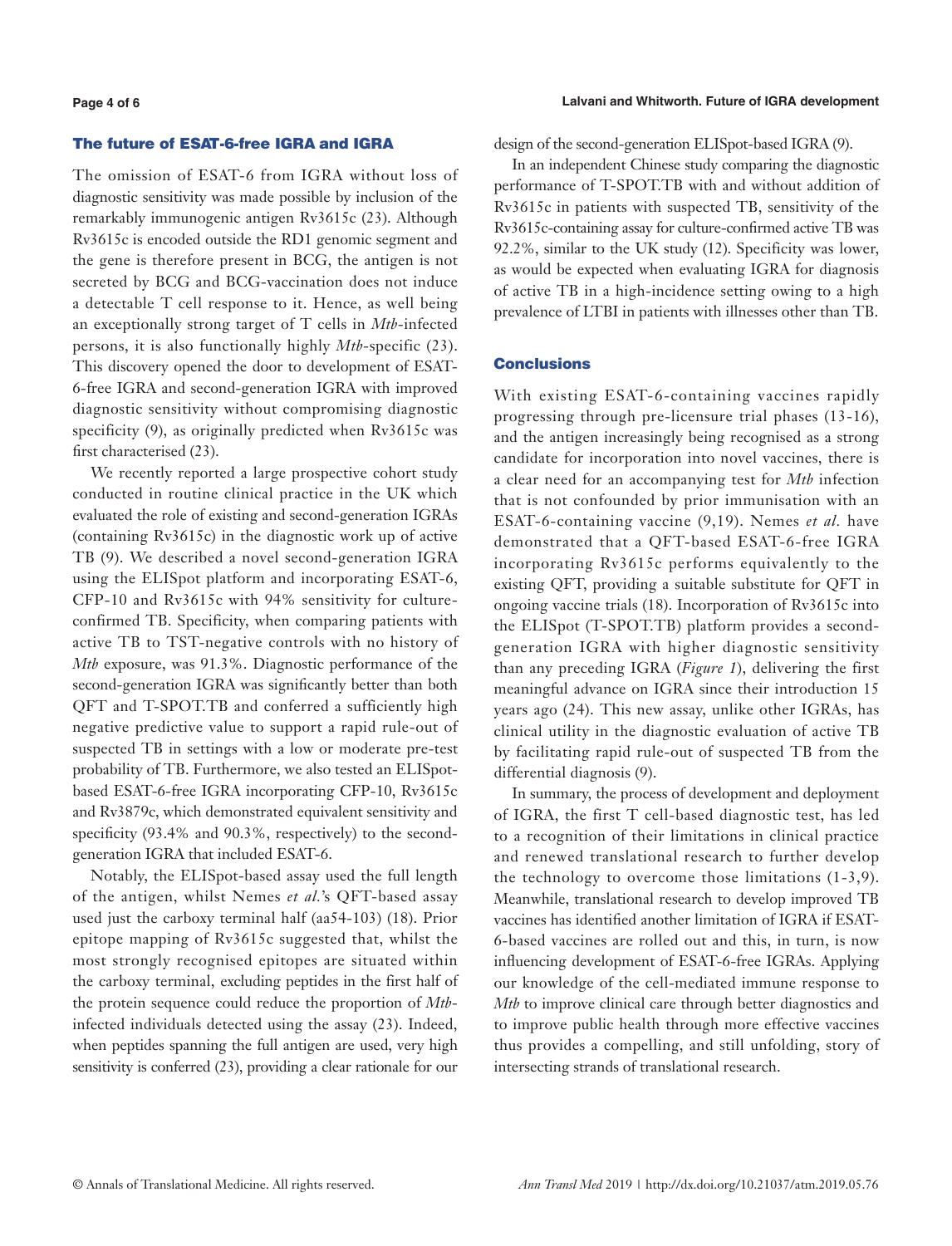#### **Annals of Translational Medicine, 2019 Page 5 of 6**



**Figure 1** Development of the QFT-GIT and T-SPOT. TB since their introduction 15 years ago. In their recent study, Nemes *et al.* demonstrated equivalent diagnostic accuracy of a new QFT-based ESAT-6-free IGRA to the currently available QFT-GIT (18). Almost simultaneously, Whitworth *et al.* demonstrated improved diagnostic performance of a new second-generation ELISpot-based IGRA over the currently available T-SPOT. TB, and equivalent diagnostic performance between the second-generation IGRA and a second-generation ELISpot-based ESAT-6-free IGRA (9).<sup>8</sup>, Rv3615c is also known as EspC [and is referred to as EspC in Nemes *et al.*'s paper (18)].<sup>b</sup>, The QFT-based ESAT-6-free IGRA utilises a subset of peptides from Rv3615c, whereas the ELISpot-based second-generation and ESAT-6 free IGRAs utilise the whole length of the antigen. QFT-GIT, QuantiFERON Gold In-Tube; TB, tuberculosis; IGRAs, Interferon-gamma release assays.

# Acknowledgments

None.

# Footnote

*Conflicts of Interest:* A. Lalvani is named as inventor on patents pertaining to T-cell–based diagnosis, including IGRA and next-generation IGRA technologies. Some of these patents were assigned by the University of Oxford to Oxford Immunotec plc, resulting in royalty entitlements for A. Lalvani and the University of Oxford. HS Whitworth has no conflicts of interest to declare.

# **References**

- 1. Whitworth HS, Scott M, Connell DW, et al. IGRAs- -the gateway to T cell based TB diagnosis. Methods 2013;61:52-62.
- 2. Whitworth HS, Aranday-Cortes E, Lalvani A. Biomarkers

of tuberculosis: a research roadmap. Biomark Med 2013;7:349-62.

- 3. Halliday A, Masonou T, Tolosa-Wright M, et al. Immunodiagnosis of active tuberculosis. Expert Rev Respir Med 2019;13:521-32.
- 4. Abubakar I, Stagg HR, Whitworth H, et al. How should I interpret an interferon gamma release assay result for tuberculosis infection? Thorax 2013;68:298-301.
- 5. Cattamanchi A, Smith R, Steingart KR, et al. Interferongamma release assays for the diagnosis of latent tuberculosis infection in HIV-infected individuals: a systematic review and meta-analysis. J Acquir Immune Defic Syndr 2011;56:230-8.
- 6. Sester M, Sotgiu G, Lange C, et al. Interferon-gamma release assays for the diagnosis of active tuberculosis: a systematic review and meta-analysis. Eur Respir J 2011;37:100-11.
- 7. Pai M, Zwerling A, Menzies D. Systematic review: T-cellbased assays for the diagnosis of latent tuberculosis infection: an update. Ann Intern Med 2008;149:177-84.